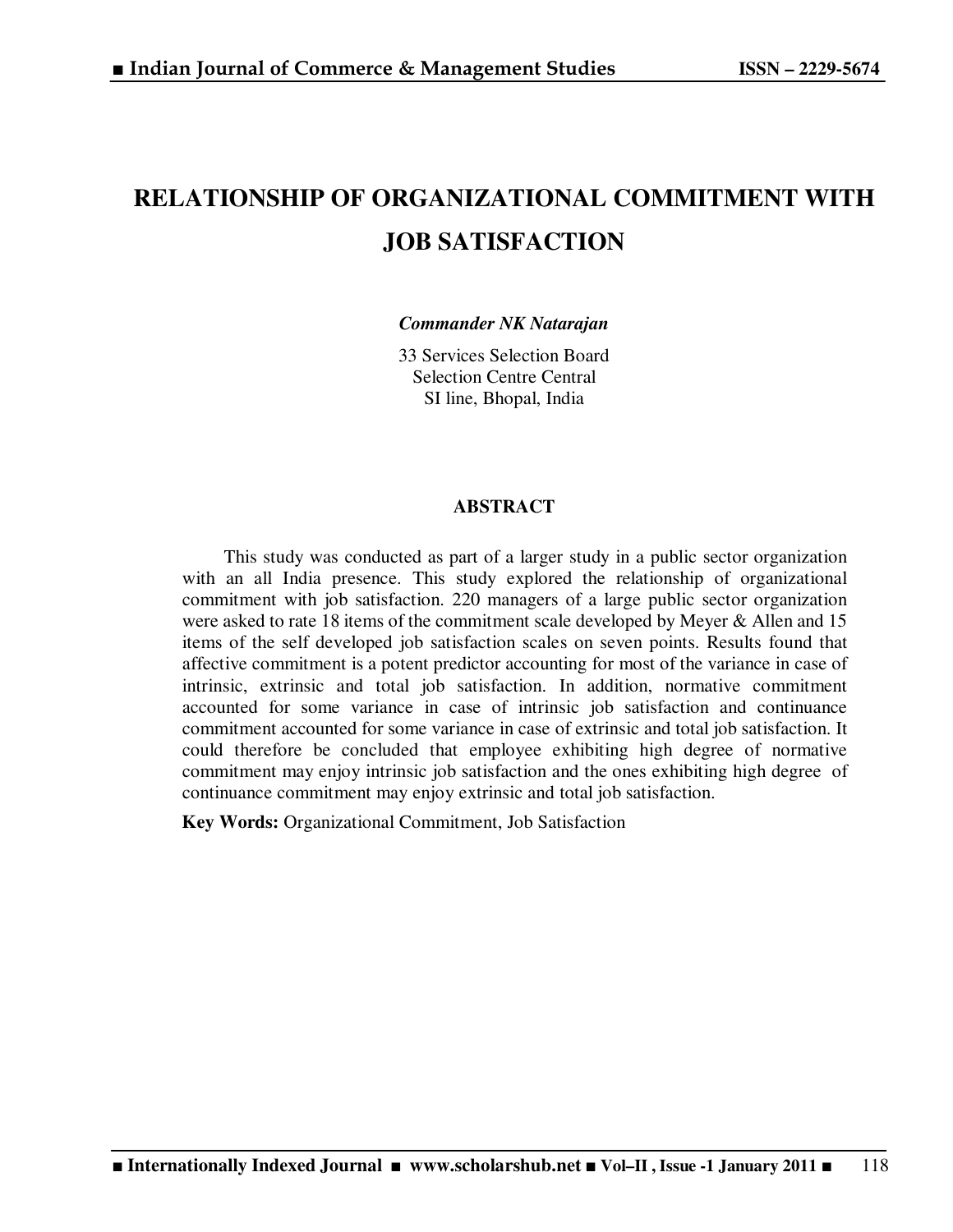# **INTRODUCTION**

Organizational commitment has an important place in the study of organizational behavior. This is to some extent because a vast number of studies have found relationships between organizational commitment and attitudes and behaviors in the workplace (Porter, Steers, Mowday & Boulian, 1974; Koch & Steers, 1978). The literature has multiple definitions of organizational commitment. Meyer & Allen (1991) identified three types of commitments; affective commitment, normative commitment, and continuance commitment. They defined affective commitment as the emotional attachment, identification, and involvement that an employee has with its organization and its goals, normative commitment as a feeling of obligation towards the organization and continuance commitment as the willingness to remain in an organization because of the investment that the employee has which are nontransferable. Affective and normative commitments have been found to be predictors of positive organizational behavior, including increased work performance, tenure and attendance (Allen & Meyer, 1996). Continuance commitment, on the other hand, has been found to be negatively related or unrelated to positive organizational behaviors.

Locke & Lathan (1976) give a comprehensive definition of job satisfaction as pleasurable or positive emotional state resulting from the appraisal of one's job or job experience. Job satisfaction is a result of employee's perception of how well their job provides those things that are viewed as important. Luthan (1998) posited that there are three important dimensions to job satisfaction: (a) Job satisfaction is an emotional response to a job situation. As such it cannot be seen, it can only be inferred, (b) Job satisfaction is often determined by how well outcome meet or exceed expectations and (c) Job satisfaction represents several related attitudes such as work itself, pay, promotion opportunities, supervision and coworkers which are most important characteristics of a job about which people have effective response. Job satisfaction is so important that its absence often leads to lethargy and reduced organizational commitment (Moser, 1997).

A variety of antecedents and outcomes of commitments have been identified in the past thirty years (Angle & Perry, 1981; Mowday, Steers, & Porter, 1979; Hall, 1977). Reichers (1985) says that "though the literature is fairly clear with respect to the outcomes of commitment, the antecedents of commitment seem to be much more varied and inconsistent due to the several different ways in which commitment has been defined and operationalized" (p. 467). Thus, even the outcomes of commitment are not conclusive.

Given the importance of commitment and job satisfaction for organizational effectiveness and the lack of research in the Indian context tracing the antecedents of job satisfaction in various components of organizational commitment, it is aimed to examine the relationship between the various components of organizational commitment and that of job satisfaction.

### **METHOD RESPONDENTS**

Questionnaires were distributed to 220 employees of a large public sector organization. All the 220 employees returned the completed questionnaire, yielding a return rate of 100%.

#### **MEASURES**

*Organizational commitment.* To measure organizational commitment the scale developed by Meyer, Allen, & Smith (1993) was used. This scale measured commitment in three components namely affective, normative and continuance commitments. This scale has 18-items in it with six items measuring one particular component of commitment. This scale has been widely used in the field and has median reliabilities (assessed using coefficient alphas) across many studies of .85 for affective commitment, .73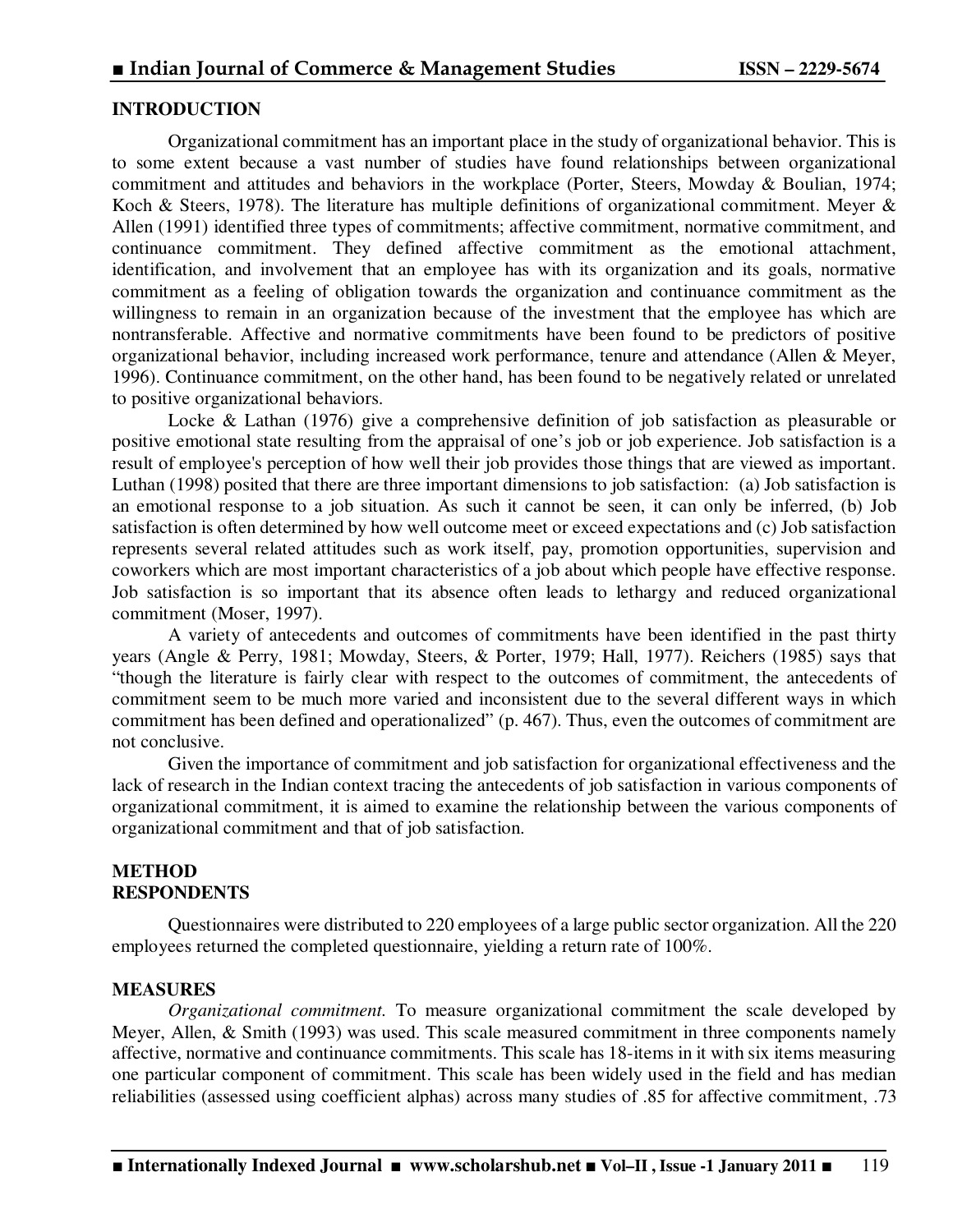for normative commitment and .79 for continuance commitment. A detailed discussion of the construct validity of this scale is found in Allen & Meyer (1996).

*Job satisfaction.* A 15 item scale was developed to measure job satisfaction. The coefficient alpha was .92.

#### **PROCEDURE**

The participants were selected at random and assembled in small groups in various locations of the organization. Questionnaires were distributed and collected personally. Participants were assured that their responses will be completely confidential and anonymous, and that no individual questionnaire would be shown to any member of the organization. To measure organizational commitment the participants were asked to read each statement carefully and record their response on a 7 point scale, 1 being very strongly disagree and 7 being very strongly agree, and to measure job satisfaction, the participants were asked to read each statement carefully and record their response on a 7 point scale, 1 being very highly dissatisfied and 7 being very highly satisfied.

### **RESULTS**

### **PRINCIPAL COMPONENT FACTOR ANALYSIS**

To determine how different items of job satisfaction scale could be grouped into higher-order categories, a principal component factor analysis with a varimax rotation was run on the ratings. Although, the resulting solution displayed three factors with eigenvalues greater than one, an examination of the screen plot suggested a two-factor solution accounting for 59.61% of the variance with the individual factors contributing 34.75 and 24.85 % of variance, respectively. Items with rotated factor loadings of 0.484 or more were summed together to define a component scale. The results of the two-factor solution were used to create scales. The subscales are briefly described below.

*Factor 1: Intrinsic Job Satisfaction.* The ratings of the items which loaded on the first factor (i.e. Item nos 2, 4, 7, 11, 12, 14 & 15 of the scale) were summed. The coefficient alpha was 0.91. This grouping was labeled 'intrinsic job satisfaction' as they were more to do with aspects like recognition, growth etc.

*Factor 2: Extrinsic Job Satisfaction.* The second scale, labeled 'Extrinsic Job Satisfaction' consisted of item nos 3, 5, 6, 8, 9, 10 and 13. The coefficient alpha was .86. This grouping was labeled 'extrinsic job satisfaction' as they were more to do with material aspects.

The third factor included only one item i.e. item no 1 which was related to permanence of job with a loading of 0.86. But the same was not taken as a separate factor. Instead it was considered with the composite score. The coefficient alpha was 0.92.

#### **REGRESSION ANALYSIS**

The results of stepwise regression analysis of organizational commitment predicting components of job satisfaction are presented in tables1 to 3.

| Table 1 - Step Wise Regression Analysis of Organizational Commitment |                             |       |          |      |        |      |  |  |
|----------------------------------------------------------------------|-----------------------------|-------|----------|------|--------|------|--|--|
| <b>Predicting Intrinsic Job Satisfaction</b>                         |                             |       |          |      |        |      |  |  |
| S. No                                                                | Predictor                   | R.    | R Square | B    | F      | Sig  |  |  |
|                                                                      | <b>Affective Commitment</b> | 1.667 | .445     | .667 | 174.81 | .000 |  |  |
|                                                                      | Normative Commitment 1.677  |       | .458     | .157 | 91.56  | 000  |  |  |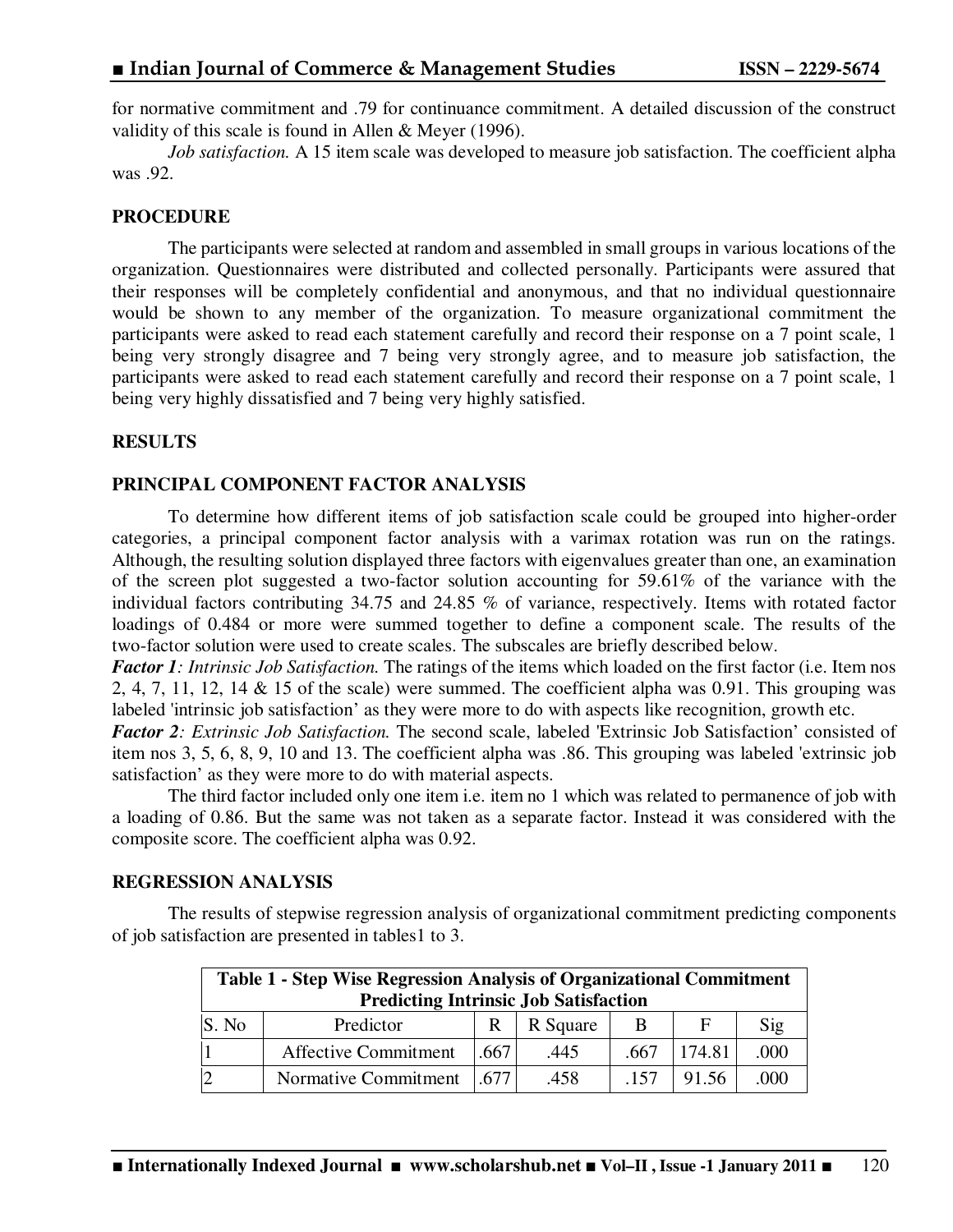| Table 2 – Step Wise Regression Analysis of Organizational Commitment |                               |      |          |      |       |      |  |
|----------------------------------------------------------------------|-------------------------------|------|----------|------|-------|------|--|
| <b>Predicting Extrinsic Job Satisfaction</b>                         |                               |      |          |      |       |      |  |
| S. No                                                                | Predictor                     | R    | R Square | B    | F     | Sig  |  |
|                                                                      | <b>Affective Commitment</b>   | .426 | .181     | .426 | 48.26 | .000 |  |
| 2                                                                    | <b>Continuance Commitment</b> | .479 | .230     | .220 | 32.35 | .000 |  |

| Table 3 – Step Wise Regression Analysis of Organizational Commitment<br><b>Predicting Total Job Satisfaction</b> |                               |       |          |      |        |      |  |  |
|------------------------------------------------------------------------------------------------------------------|-------------------------------|-------|----------|------|--------|------|--|--|
| S. No                                                                                                            | Predictor                     | R     | R Square | B    | F      | Sig  |  |  |
|                                                                                                                  | <b>Affective Commitment</b>   | .587  | .345     | .587 | 114.75 | .000 |  |  |
|                                                                                                                  | <b>Continuance Commitment</b> | 1.617 | .380     | .189 | 66.59  | .000 |  |  |

It is seen from the tables above that affective commitment predicts most of the variance in case of intrinsic, extrinsic and total job satisfaction. In addition, normative commitment predicts 1% of the variance in case of intrinsic job satisfaction and continuance commitment predicts 5.3% of variance in case of extrinsic and 3% of the variance in case of total job satisfaction.

### **DISCUSSION AND RELEVANCE OF THE STUDY**

Though it is logical to assume that commitment and job satisfaction will be related there is no finding which links specific components of commitment with components of job satisfaction. Further, Moser (1997) concluded that absence of Job satisfaction leads to reduced organizational commitment. However, there has been no conclusive finding to say that absence of commitment leads to reduced job satisfaction. Towards this the findings of the present study is quite significant. It has far reaching implications for HR managers.

Affective commitment is defined as the emotional attachment, identification, and involvement that an employee has with its organization and its goals. This can be said to be the highest form of commitment. From the definition and the findings of the study it could be said that any employee who is affectively committed to the organization will have intrinsic, extrinsic and total job satisfaction. On the other hand, if the employee exhibits a high degree of normative commitment he will have only intrinsic job satisfaction and in case the employee exhibits a high degree of continuance commitment, he is likely to be satisfied only extrinsically. This means a simple commitment survey in an organization can group the employees based on the satisfaction that they derive and accordingly the target group can be identified and necessary interventions can be initiated and directed at specific target groups. It is possible that within an organization, a particular section like department or function or work group may exhibit a high degree of continuance commitment. Such isolated sections can be studied separately and interventions initiated.

# **LIMITATIONS**

Though the study has its limitations, it has opened up new avenues for further research. This study can be criticized firstly for the fact that only one organization was studied and consequently, the employees of that organization with high affective commitment may be coincidentally exhibiting high intrinsic, extrinsic and total job satisfaction. Another criticism of this study might be that common method variance may be inflating the correlations and thus predictability of job satisfaction through commitment. Common method variance, in this case, refers to the problem that occurs when the same participant